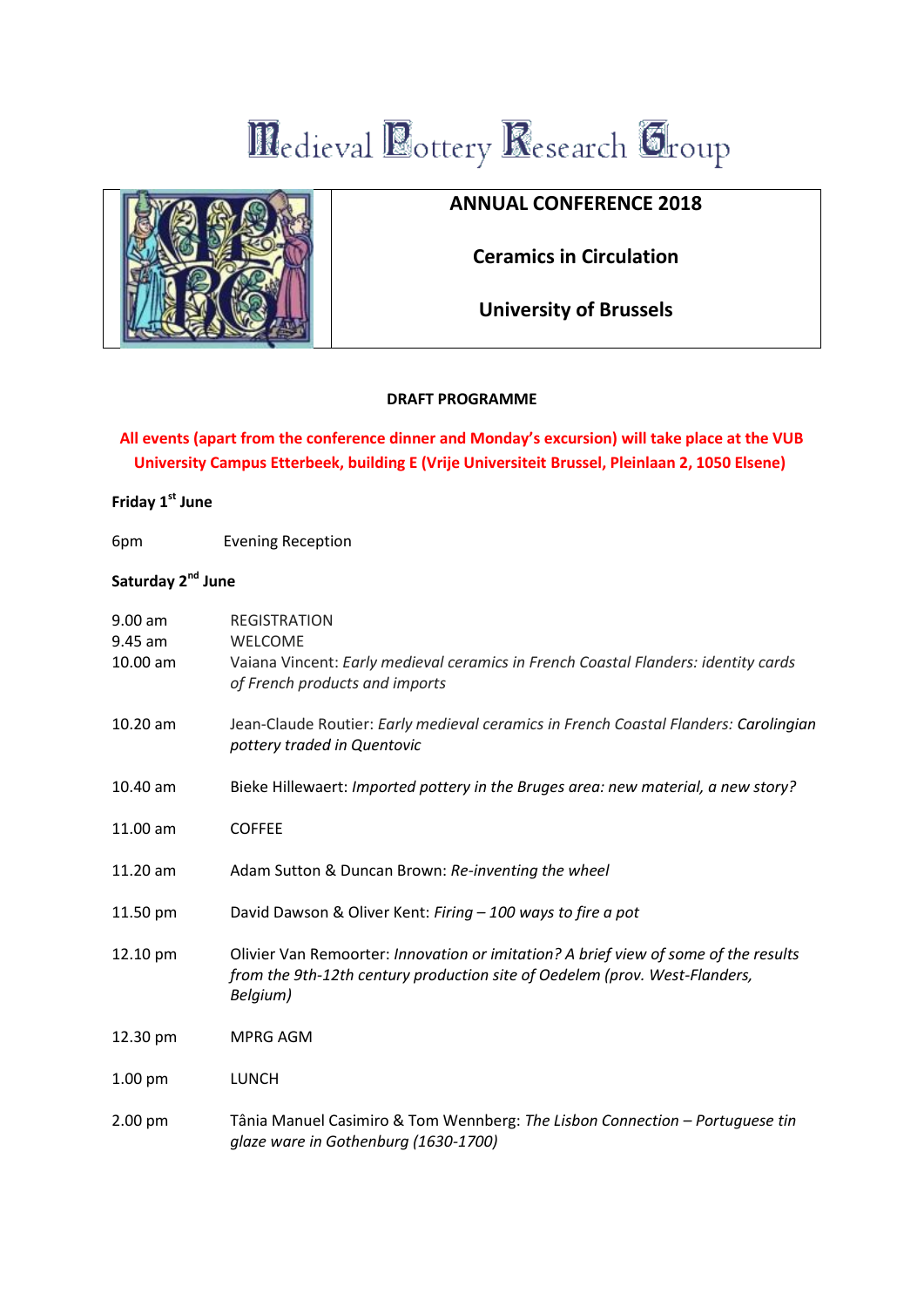| $2.20$ pm         | Sylvie de Longueville, Line van Wersch, Henrica Anneart & Koen de Groote: What<br>about pottery imported from Eifel to Belgium during the early Middle Ages? |
|-------------------|--------------------------------------------------------------------------------------------------------------------------------------------------------------|
| 2.40 pm           | Wytze Stellingwerf: "The Delft stick pulverizing the disgusting yellow and hideous red English<br>earthenware"                                               |
| $3.00 \text{ pm}$ | Hemmy Clevis: Transfer-printed wares from English suppliers                                                                                                  |
| 3.20 pm           | <b>TEA</b>                                                                                                                                                   |
| 3.40 pm           | Peter Davey: Tai Penamnen: how did ceramics get there?                                                                                                       |
| 4.00 pm           | Fabrizio Benente: Between Mediterranean and Genoa: the "Embriaci Tower"<br>pottery evidence                                                                  |
| 4.20 pm           | Arno Verhoeven: Ceramics from a Frisian trading settlement in the Rhine estuary                                                                              |
| 4.40 pm           | <b>DISCUSSION</b>                                                                                                                                            |
| 5 pm              | Koen de Groote: GERALD DUNNING MEMORIAL LECTURE                                                                                                              |
|                   | <b>CONFERENCE DINNER: venue to be confirmed</b>                                                                                                              |

# **Sunday 3rd June**

| $9.30$ am | Roos van Oosten: Reconsidering ceramics and trade using big data:<br>The Aussagekraft of stoneware distribution in the Low Countries, 1200-1600                     |
|-----------|---------------------------------------------------------------------------------------------------------------------------------------------------------------------|
| $9.50$ am | Hugo Blake: Portage and the long-distance diffusion of cheaper wares                                                                                                |
| 10.10 am  | Sophie Challe, Koen de Groote and Vaiana Vincent: Production and diffusion of<br>'highly decorated' pottery in the County of Flanders (12th-14th century): new data |
| 10.30 am  | Paul Blinkhorn: Imported Medieval Pottery in Northamptonshire                                                                                                       |
| 10.50 am  | <b>COFFEE</b>                                                                                                                                                       |
| 11.10 am  | Marnix Pieters: Phallomorphic ceramic beakers from the late medieval fishing<br>settlement of Walraversijde (Ostend, Belgium): analysis and wider context           |
| 11.30 am  | Guus Gazenbeek: Carthusians as innovators? Tradition and innovation in panel-<br>tiles                                                                              |
| 11.50 am  | Maxime Poulain: Travelogue of an Almohad sherd: from c. 1200 Al-Andalus to c.<br>1500 Flanders                                                                      |
| 12.10 pm  | Julie Dunne: Pots and pans: vessel use, diet and the medieval peasant at West<br>Cotton, Raunds, Northamptonshire                                                   |
| 12.30 pm  | <b>LUNCH</b>                                                                                                                                                        |